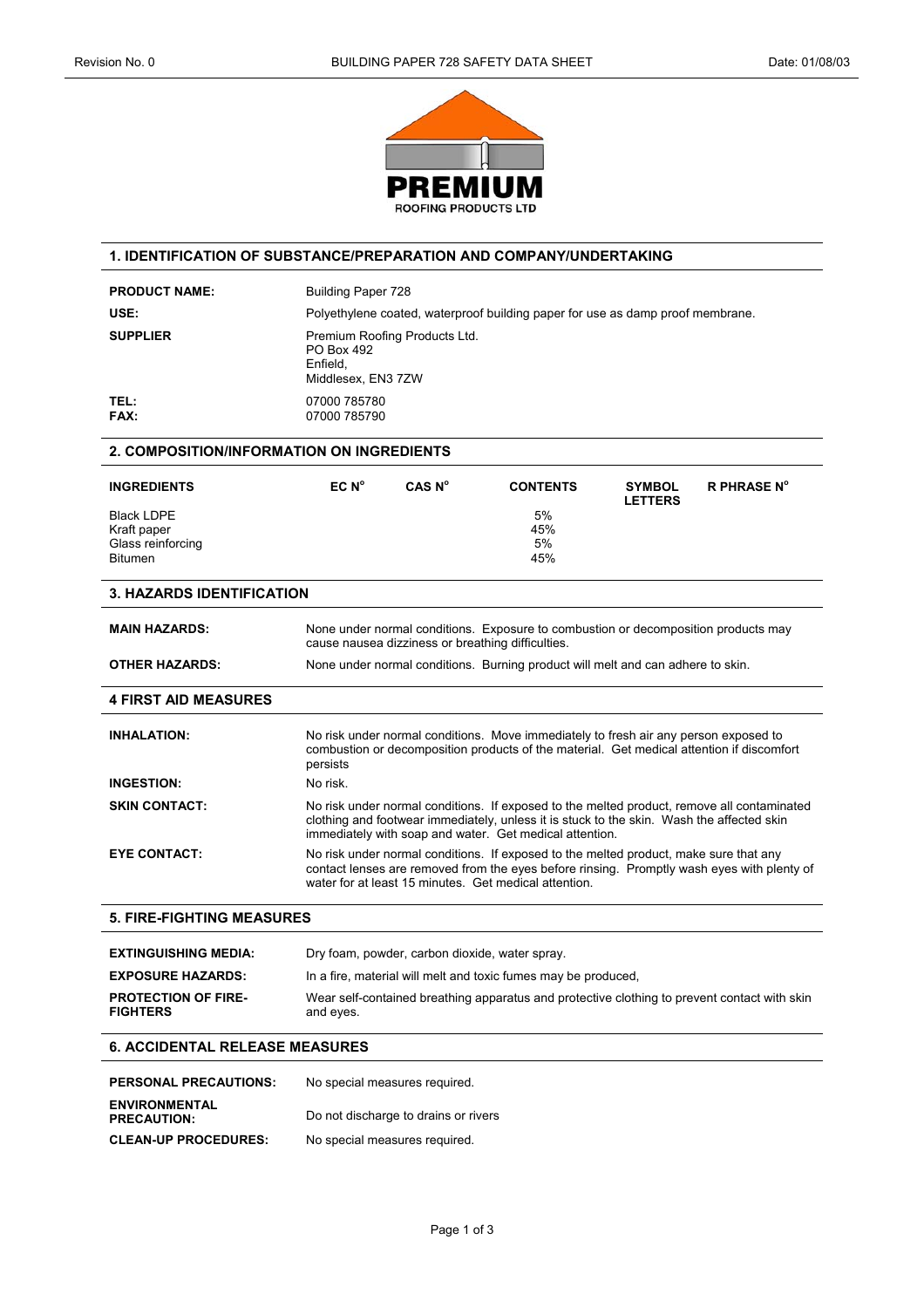## **7. HANDLING AND STORAGE**

| <b>HANDLING PRECAUTIONS:</b> | No special measures required.                                                                                                                         |
|------------------------------|-------------------------------------------------------------------------------------------------------------------------------------------------------|
| <b>STORAGE PRECAUTIONS:</b>  | Store in a cool, dry place. Avoid contact with sources of ignition. Ensure rolls do not fall<br>over and cause injury. Keep out of reach of children. |

#### **8. EXPOSURE CONTROLS/PERSONAL PROTECTION**

| <b>EXPOSURE LIMIT VALUES:</b>  | <b>INGREDIENT</b><br><b>Black LDPE</b><br>Kraft paper<br>Glass reinforcing<br><b>Bitumen</b> | CAS N <sup>o</sup> | LTEL (8 hrs TWA) | STEL (15 min) |
|--------------------------------|----------------------------------------------------------------------------------------------|--------------------|------------------|---------------|
| <b>VENTILATION:</b>            | No special measures required under normal use.                                               |                    |                  |               |
| <b>RESPIRATORY PROTECTION:</b> | No special measures required under normal use.                                               |                    |                  |               |
| <b>HAND PROTECTION:</b>        | No special measures required under normal use.                                               |                    |                  |               |
| <b>EYE PROTECTION:</b>         | No special measures required under normal use.                                               |                    |                  |               |
| <b>SKIN PROTECTION:</b>        | No special measures required under normal use. Follow standard hygiene procedures.           |                    |                  |               |

#### **9. PHYSICAL AND CHEMICAL PROPERTIES**

| <b>APPEARANCE:</b>         | Laminated sheet | <b>ODOUR:</b>                 | None              |
|----------------------------|-----------------|-------------------------------|-------------------|
| <b>RELATIVE DENSITY:</b>   | Unknown         | <b>FLASH POINT:</b>           | 275°C for bitumen |
| <b>AUTO IGNITION TEMP:</b> | $200^{\circ}$ C | <b>SOLUBILITY (in water):</b> | Insoluble.        |

## **10 STABILITY AND REACTIVITY**

| STABILITY:                                                  | Stable under normal conditions. Stable at room temperature.                                |
|-------------------------------------------------------------|--------------------------------------------------------------------------------------------|
| <b>CONDITIONS TO AVOID:</b>                                 | Avoid heat, hot surfaces and sources of ignition.                                          |
| <b>MATERIALS TO AVOID:</b>                                  | No special measures required.                                                              |
| <b>HAZARDOUS</b><br><b>DECOMPOSTION</b><br><b>PRODUCTS:</b> | Carbon dioxide, carbon monoxide, hydrogen sulphide, oxide of nitrogen and sulphur dioxide. |

## **11. TOXICOLOGICAL INFORMATION**

| <b>INHALATION:</b>   | Not classified under EC regulations. |
|----------------------|--------------------------------------|
| <b>INGESTION:</b>    | Not classified under EC regulations. |
| <b>SKIN CONTACT:</b> | Not classified under EC regulations. |
| <b>EYE CONTACT:</b>  | Not classified under EC regulations. |

## **12. ECOLOGICAL INFORMATION**

| <b>MOBILITY:</b>                            | Low mobility as product is not finely divided and insoluble in water. |
|---------------------------------------------|-----------------------------------------------------------------------|
| <b>PERSISTENCE AND</b><br>DEGRADABILITY:    | Not biodegradable.                                                    |
| <b>BIOACCUMULATIVE</b><br><b>POTENTIAL:</b> | Bioaccumulative potential very slight.                                |
| <b>OTHER ADVERSE EFFECTS:</b>               | None.                                                                 |

## **13. DISPOSAL CONSIDERATIONS**

| <b>WASTE FROM RESIDUES:</b>              | Incineration is possible, but seek specialist advice. May be disposed of by landfill in<br>compliance with Local Authority regulations. |
|------------------------------------------|-----------------------------------------------------------------------------------------------------------------------------------------|
| <b>CONTAMINATED</b><br><b>PACKAGING:</b> | Dispose of packaging in accordance with local regulations                                                                               |